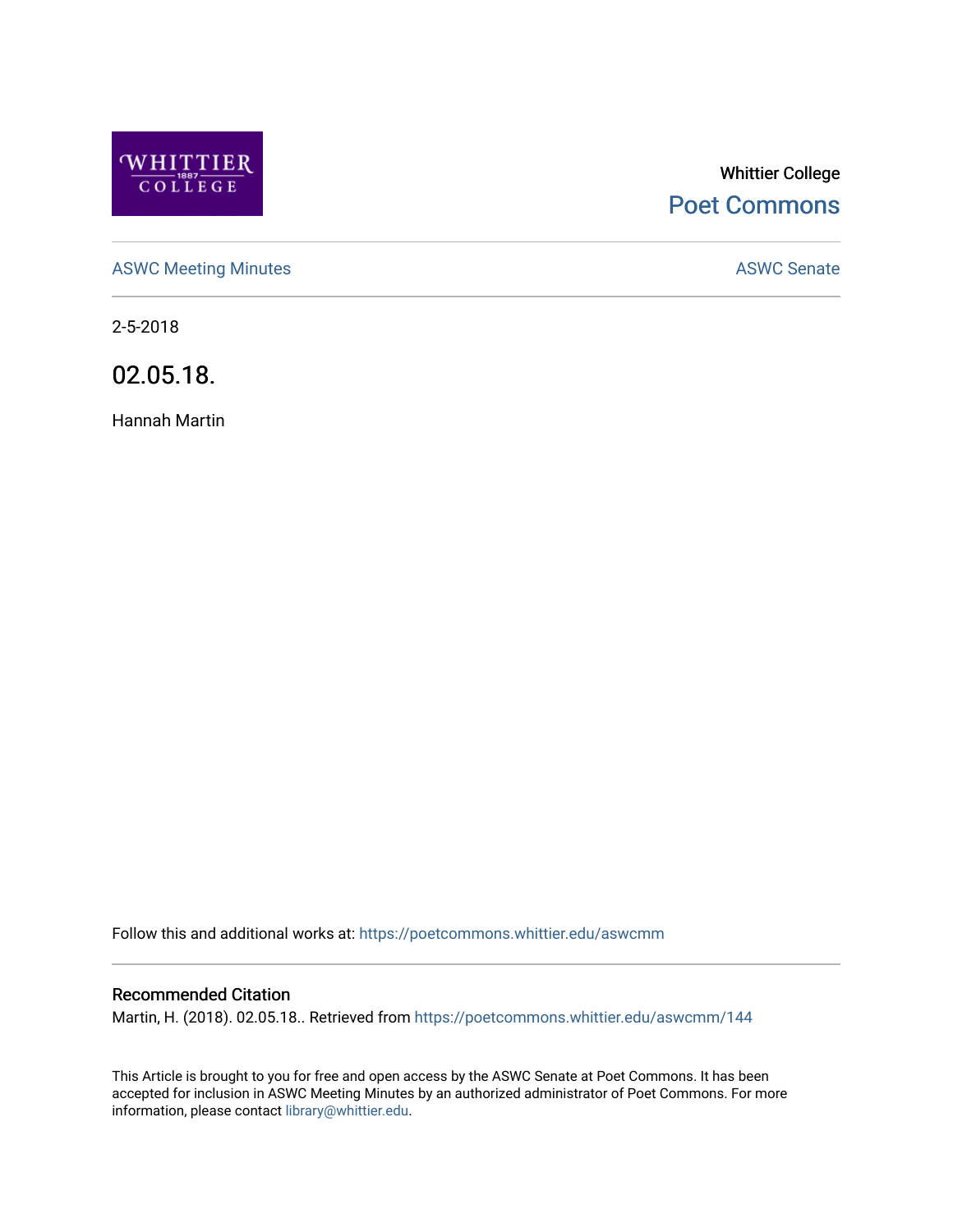

## **Meeting Minutes for February 5th, 2018**

## **I. Meeting is called to order at 7:06PM**

## **II. Moment of Silence/Inspirational quote**

*"Wisdom is oftentimes nearer when we stoop than when we soar."* 

*-William Wordsworth*

## **III. Mission Statement**

**a.** The ASWC Senate, as the governing body of the Associated Students of Whittier College, is dedicated to the betterment of the college as an institution and as a member of the broader community. The Senate shall assist on-campus clubs and organizations in creating, promoting and implementing dynamic programs and events that involve students and add value to their educational experience. This body will act as an open forum for students to voice their opinions and desires, always keeping the best interests of the ASWC in mind. In all its actions, the Senate will serve the students first with integrity, dedication, responsibility and humility.

## **Read by Sen. Joachim**

## **IV. Roll Call-Secretary Martin**

- **a. Present:** President Scurr, Vice President Monreal, Treasurer Conlon, Director Zonni, Director Wells, Representative Bertelsen, Senator Trout, Senator Delgado, Senator Yitayew, Senator Joachim, Senator Reeder, Senator Grossman, Senator Lowinger, Senator Gonzalez, Senator Segura, Senator Hills, Senator Merino, Senator Johnson, Senator Olague, Senator Lira, Senator Bang-Guerin
- **b. Absent excused: Sen. Gelinas**
- **c. Unexcused: N/A**
- **V. Minutes Amendment/Approval**
	- **a. Approved by Sen. Bang-Guerin**
	- **b. Seconded by Sen. Merino**
- **VI. Public Voice**

## **VII. President's Message- President Scurr**

- **a.** Welcome back! I hope everyone had a wonderful and relaxing Winter Break, New Year, and January, however you may have spent it. I bid everyone a happy, positive start to the Spring semester. Please remember to make time for yourself, your friends and family, loved ones and pets, and to not fret the details of the future but work on building a mindset of being present. It is important to plan, of course, but not overdo it.
- **b.** As always, the ASWC Senate is here for the student body as a medium to engage in this process of allowing students to be present and enjoy their time here at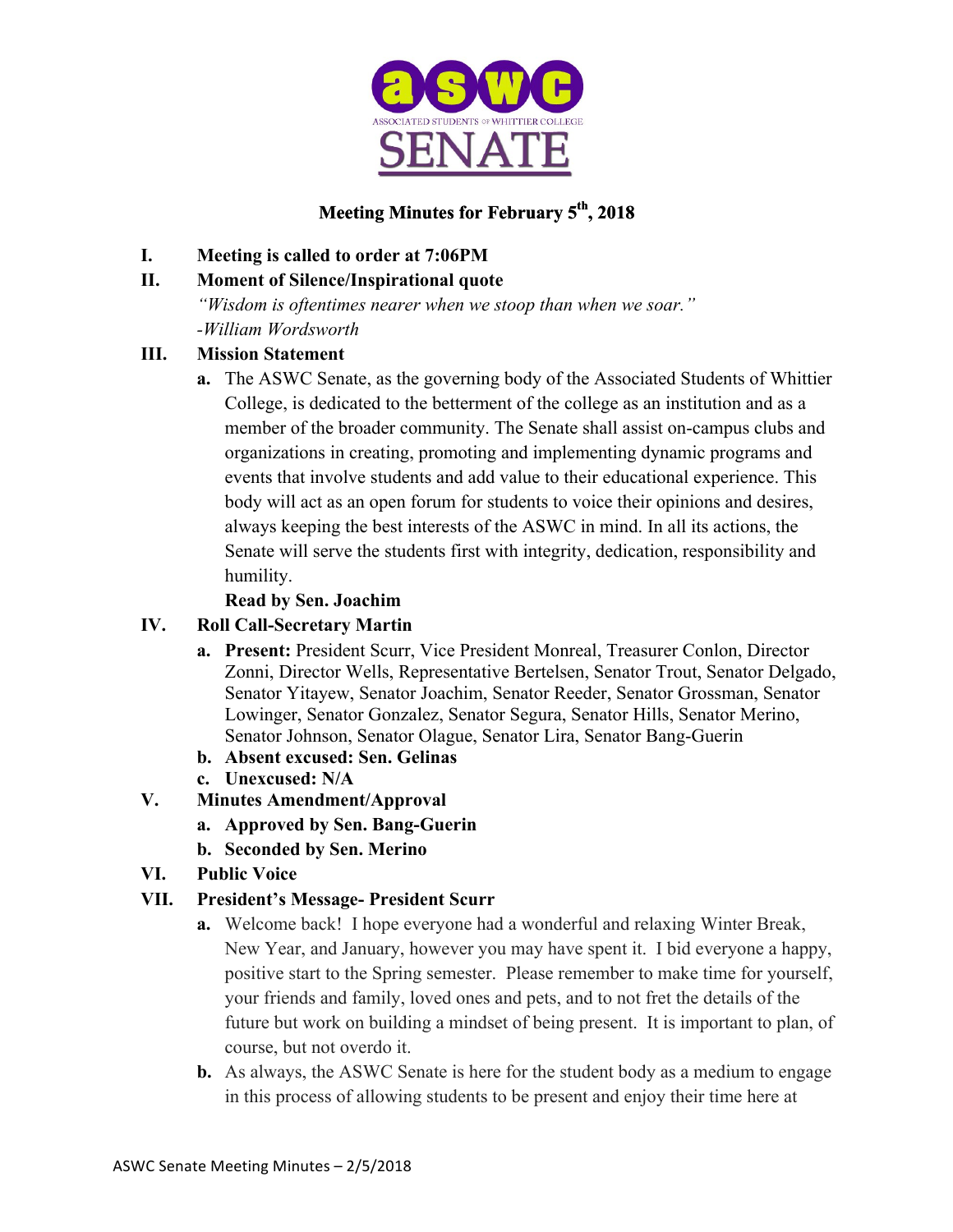Whittier College. We cover a number of concerns in here and approach and solve them in the best methods we have learned so far. Whether that be through Public Voice, our various committees, or collaborating with our amazing senators and Executive Cabinet, our goal is to lead a student government we are proud of and our constituents are proud of. Let us know where we can improve as student leaders and never shy from acknowledging where we do well.

**c.** Something I learned this JanTerm in Philosophy of Simplicity is in Quaker meetings, one did not stand and speak unless felt they were "moved by God." Our class didn't aim so high, so in our Quaker-style meetings, we simply counted 10 breaths while mulling over what was just said, before standing to speak our piece. I want to employ something similar in our meetings. When considering a budget request, bill, amendment, or any other matter of discussion, I implore everyone to take 5-10 breaths and listen intently before speaking. "But Bryce, we'll be here forever!" Maybe a few minutes, sure, maybe more, but let's give it a shot and see how it goes.

## **VIII. Treasurer's Report- Treasurer Conlon**

- **a.** General Fund Balance: \$83459.09
- **b.** Operational Account Balance: \$16310.19
- **c.** Reserve Account Balance: \$8455.57
- **d.** Allocated thus far: \$0
- **e.** First readings: \$10336.12
- **f.** Daily Calendar Considerations: \$0

#### **IX. Constituent Reports**

- **a.** Academic Affairs Chair *Sen. Trout*
	- a. Thank you all for welcoming me back to the table. I'm excited to expand this position this semester and will be scheduling council meetings in order to best serve the Whittier College community. A specific meeting time will hopefully be available by next Monday (2/12/17).
- **b.** First Year Class Council- *Sen. Gelinas*

a. N/A

**c.** Commuter Representative - *Sen. Delgado*

a. Following up on a transit card that will combine several bus routes on one card that you pay for at a discounted rate

- **d.** Residential Hall Representative *Sen. Yitayew*
	- a. Director Wells and I are planning on having meetings with some directors regarding the placement of cameras around the school. We plan on having this camera project completed in the upcoming months
- **e.** Student Body Representative *Sen. Reeder*

a. N/A

**f.** Student Body Representative - *Sen. Grossman*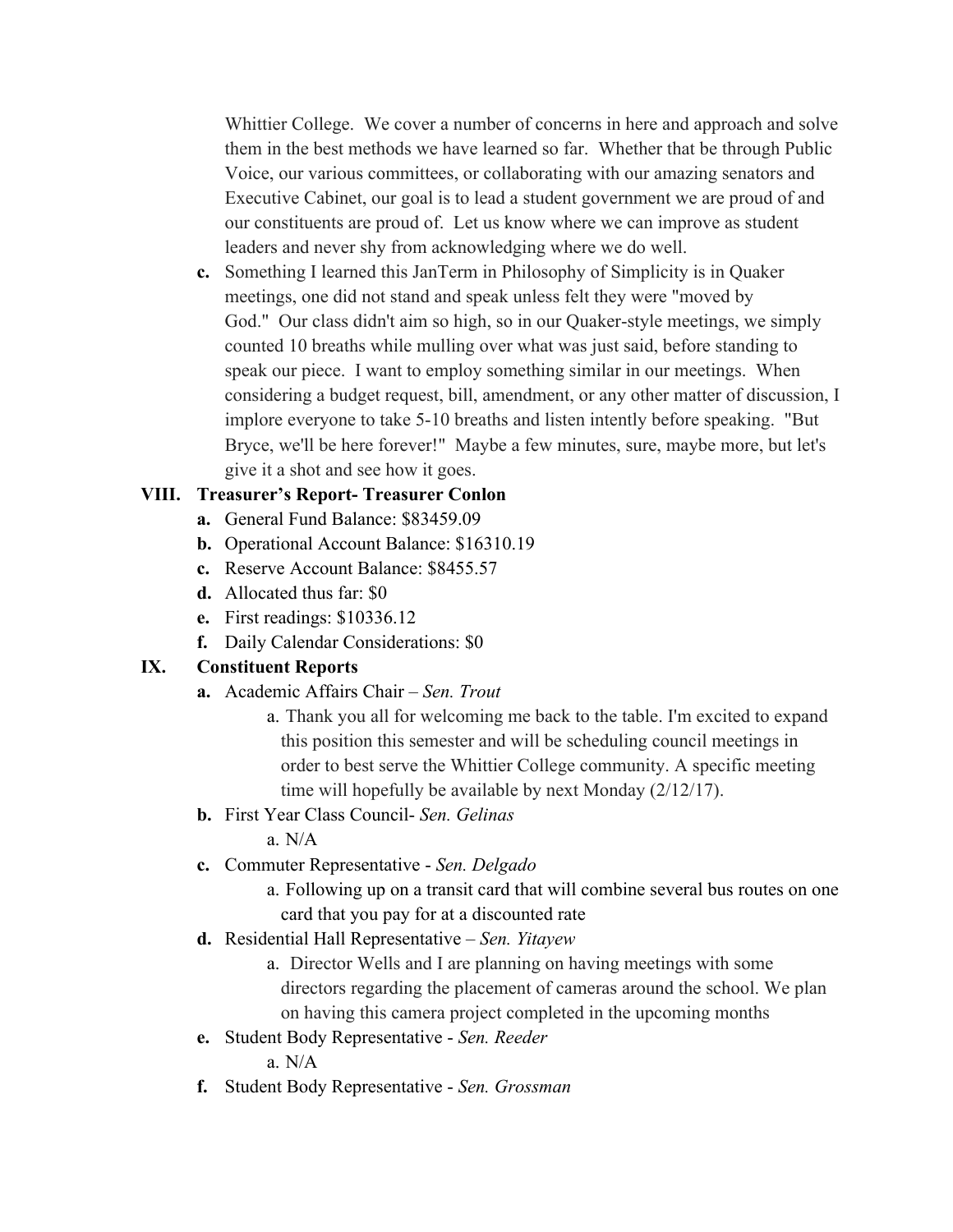- a. I'd like to apologize to my constituents and fellow Senators for being MIA most of last semester. I was dealing with some personal issues, but I am happy to be back and am looking forward to the new semester!
- **g.** Student Body Representative *Sen. Joachim*
	- a. N/A
- **h.** Student Body Representative *Sen. Lowinger*
	- a. It was a slow winter break, but there's lots to be done for the spring!
	- b. Counseled constituents who are going to submit funding requests on behalf of their clubs, i.e. what to present, how to fill out the form, went over costs and uses, etc.
	- c.Some constituents expressed their confusion as to why a Campus Safety notification was sent out two hours after the incident occurred. I will be speaking with Campus Safety about the timeliness of their notifications.
- **i.** Diversity Council Representative *Sen. Gonzalez*
	- a.Social Justice Coalition and Diversity Council are hosting the Social Justice and Diversity Activity Fair this Thursday in Villalobos from 11am-2pm. Come learn about opportunities to get involved in organizations that focus on social justice issues, community service, and organizations that celebrate diverse ethnic, cultural and sexual identities. Also, you can be entered for free to win a beautiful posters, some of them from artists who did artwork for the women's march and many other awesome movements.
	- b.Also, Diversity Council's first meeting of the semester is tomorrow at 5:30pm in the OEI
- **j.** Inter-Club Council Representative *Sen. Hills*
	- a. N/A
- **k.** Social Justice Coalition Representative *Sen. Segura*

a.Food recovery has changed their times

to Monday and Friday at 2:30pm same place in front of the ci promotional tables.

b.The Social Justice Coalition and Diversity Council Actvities Fair will he held at Villalobos Hall from 11am—2pm on Thursday February 8th. This is a great opportunity to check out the clubs on campus that promote equity through Social Justice and Diversity!

#### **l.** Media Council Representative - *Sen. Merino*

#### *a.*VPS

- *1.* Finishing the video for the CEC (Waiting for their logo )
- *2.* First meeting of the semester in VPS come join :)

#### *b.*QCTV

- *1.* Moving into the vps office
- *2.* And old QCTV is turning into a storage space for vps and qctv *c.*QC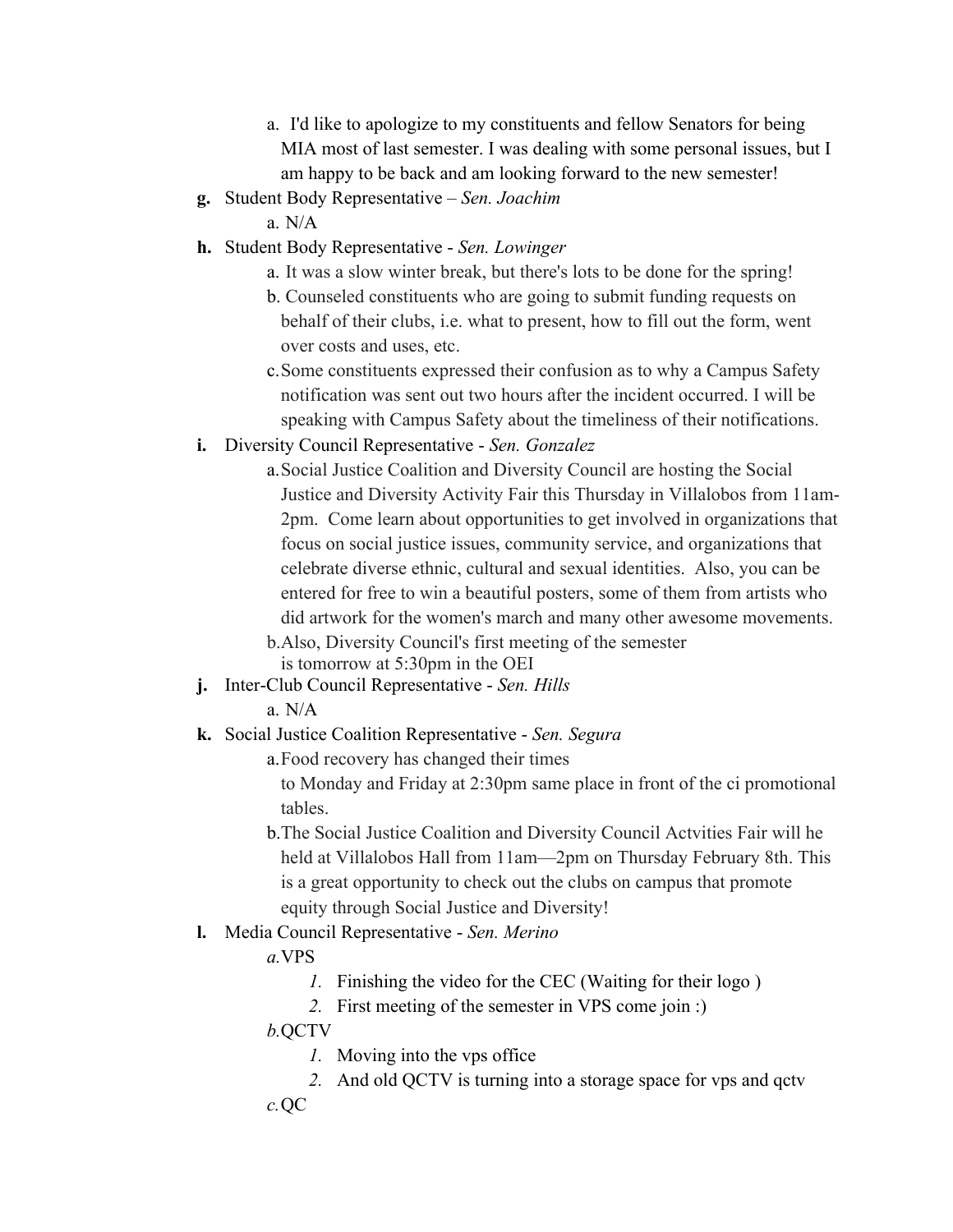- *1.* Covering in features: study abroad folks
- *2.* Tying into A&E and talking about art from ppl who studied abroad
- *3.* News: covering the women's march
- *4.* This will be our first issue of the Spring semester :) AND New editors coming in <3

#### *d.*KPOET

- *1.* Is going to try to get up and running this week.
- *2.* Tried to meet with Keelin about Whittfest and they did not respond
- *3.* Eventually replied and only offered two meetings in the middle of the day
- *4.* Decided that they did not need kpoet and decided to throw their own event prior to whitfest and left kpoet out in the dust…

#### *e.*WCSN

- *1.* Has been succeeded by new President Jessie Gonzalez and Vice President Lauren Blazey
- *2.* Sat -- women's water polo tournament and a double header men's baseball and basketball
- *3.* Working on behind the scenes for men's lacrosse and softball
- **m.** Poet Student Athlete Leadership Academy Male Rep- *Sen. Johnson*
	- a.**Men's Basketball** The men's basketball team has been playing games since the beginning of January and currently sits in the middle of the standings, at 7-5. The team has the most points for, scoring over 1003 points on the season. This week, Louis Kurihara was named one of the SCIAC Athletes of the Week for his game winning three against Redlands.
	- b.**Men's Baseball** The men's baseball team kicked off their season this past weekend with 4 games against Whitman, Willamette and Lewis & Clark. The boys went 3-1 on the weekend, with major wins coming against Willamette (9-0) and Lewis & Clark (11-1). Alex Baez threw a complete game shutout against Willamette in game one.
	- c.**Men's Swimming and Diving** The men's swimming and diving team has faced a difficult SCIAC schedule this season and currently sits in 8th. Upcoming home meet this weekend, Saturday, Feb. 10th against Occidental at 11am.
	- d.**Men's Lacrosse** The men's lacrosse team started their 2018 season off strong with a 17-7 routing of Division I San Diego State. Freshman, Connor Dee, lead the poets with 3 goals and 4 assists, followed by Ryland Clay with 3 goals and 3 assists. Dakota Turgeon had 7 saves in the net. The team travels to Northern California next weekend for two games.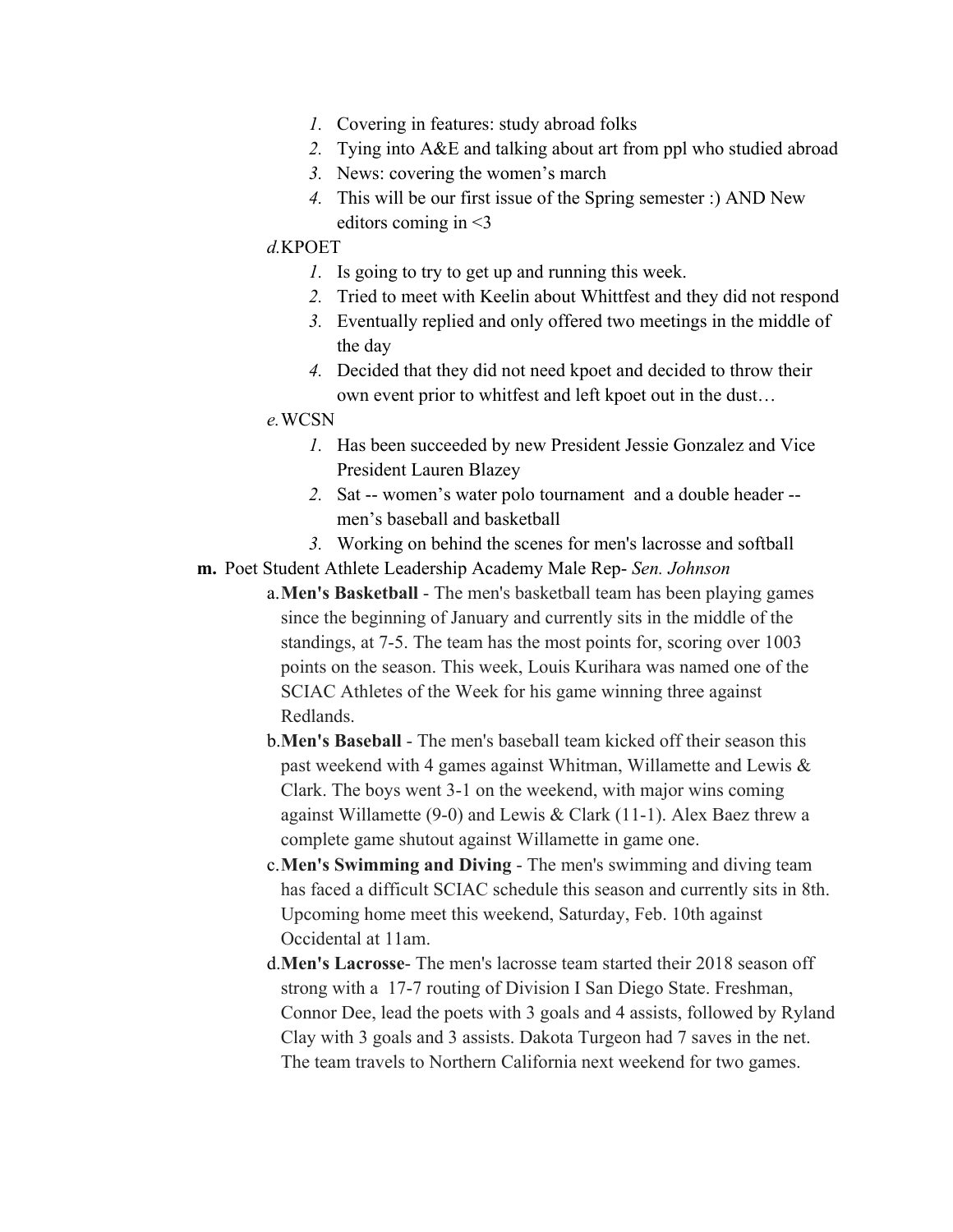- e.**Men's Track and Field -** The team traveled to Arizona to compete at the Mountain T's Invite hosted by Northern Arizona University. They are looking forward to a strong SCIAC season.
- f. **Men's Tennis -** The men's tennis faced a tough set of matches against Cerritos College, losing 8-1, but are looking strong for SCIAC play this spring.
- g.**Men's Golf -** The men's golf team played in a quad match this past weekend against Chapman, Pomona Pitzer and Occidental coming away with the low score of 300 and claiming first place. The team has two weeks off before their first SCIAC match.
- h.**Athletic Department-** 12 teams earned an average GPA above 3.0 during the fall semester. Women's soccer claimed the highest GPA on the women's side with a 3.49 and men's soccer posted the highest GPA on the men's side with a 3.42.
- i. **PSALA -** The Poet Student-Athlete Leadership Academy hosted an event in conjunction with the Career Center last Sunday. Alums were brought in to speak about life after athletics and aid in professional development.
- **n.** Poet Student Athlete Leadership Academy Female Rep- *Sen. Olague*
	- a.Women's basketball is currently 9-13 overall and 6-7 in conference. They had a successful senior night and PAC the GAC last Saturday defeating La Verne 85-73.
	- b.Women's golf placed second in their match on Saturday against Oxy, Chapman, and Pomona-Pitzer.
	- c.Preseason polls selected Women's Softball as number 3 in SCIAC. Softball started their season with their new head coach Trish Senyo with double header against La Sierra Friday afternoon. They won 10-5 in the first game, and tied 6-6 in the second.
	- d.Women's swimming had 3 matches this month, facing tough competition with Cal Lutheran, Cal Tech, and Redlands. Their current record is 4-4. The last home game is this Saturday against Occidental.
	- e.Track and Field traveled to Flagstaff, AZ this weekend to participate in the Mountain T's Invitational at NAU.
	- f. Women's Water Polo hosted a tournament this past weekend playing CSU Monterey, Redland, and China. They went 2-1 this weekend.
- **o.** Inter-Society Council Male Rep- *Sen. Lira*
	- a.
		-
- **p.** Inter-Society Council Female Rep- *Sen. Bang-Guerin*
	- a. The Metaphonian Society has been suspended for the next 2 years due to violations regarding hazing policies.

## **X. Committee Reports**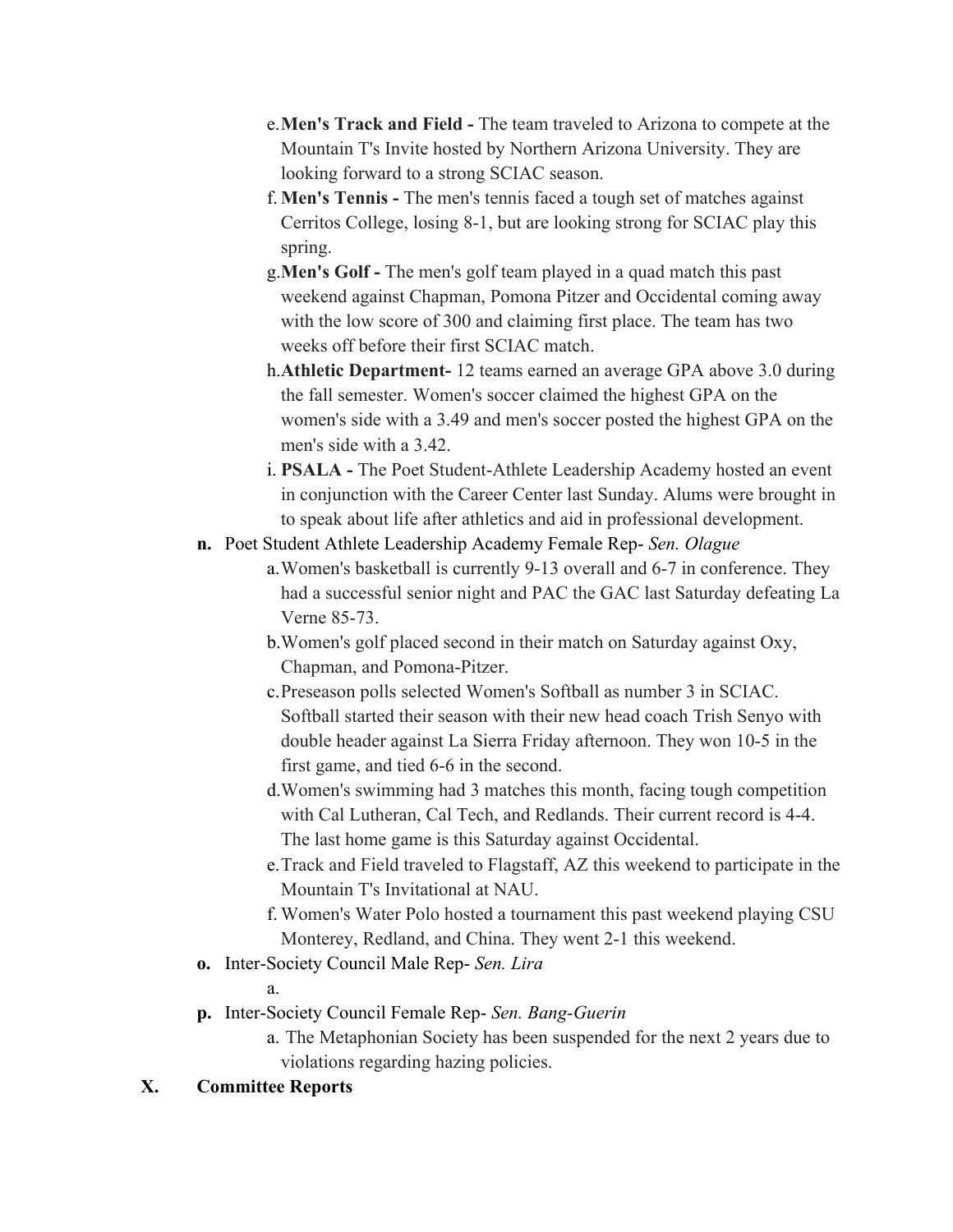- **a.** Administrative –*Vice President Monreal* a.  $N/A$
- **b.** Budget- *Treasurer Conlon*

a.Havent met yet, still looking for members and a weekly meeting time. b.Budget:

- 1. \$1000 Drama Club for transportation to AZ
- 2. \$670 OEI and BSU for movie showing
- 3. \$600 SJC for speaker for event
- 4. Anyone who wants to join let me know. Mondays @ 4:30
- **c.** Campus Relations- *Director Wells*

a.

- **d.** Elections- *Secretary Martin*
	- a. Elections to happen this Spring! Looking forward to recruiting new, active members of our student government
	- b.Please continue to email me your updates for the minutes. Thank you those that consistently send me those.
- **e.** Program Board *Director Zonni*
	- a.We are so excited for Program Board's Welcome Back Week! We have a packed week full of fun & memorable events to bring to campus!
	- b.We will be announcing the WhittFest artist at the end of the week! Be sure to follow Program Board's social media accounts (@ProgramBoard\_WC) for the big reveal!
	- c.There will be an opportunity to join WhittFest committees to help with the concert--more to come on those in the upcoming weeks!
	- d. Looking forward to having our first Spring 2018 Chair meeting tomorrow at 5!
- **f.** Advocacy- *President Scurr*
	- a. N/A
- **g.** Culinary- *Director Wells*
	- a. We got acai bowls in the Spot!
	- b.Meeting times TBA
- **h.** Student Feedback- *Sen. Olague* 
	- a. Looking forward to this semester. We hope to add a few more senators to our committee and host more events to connect with the students
- **i.** Student Finance *Treasurer Conlon*
	- a. Meetings TBA
- **j.** Environmental-*Rep. Bertelsen*

a. N/A

- **XI. Five Minute Recess**
- **XII. First Readings**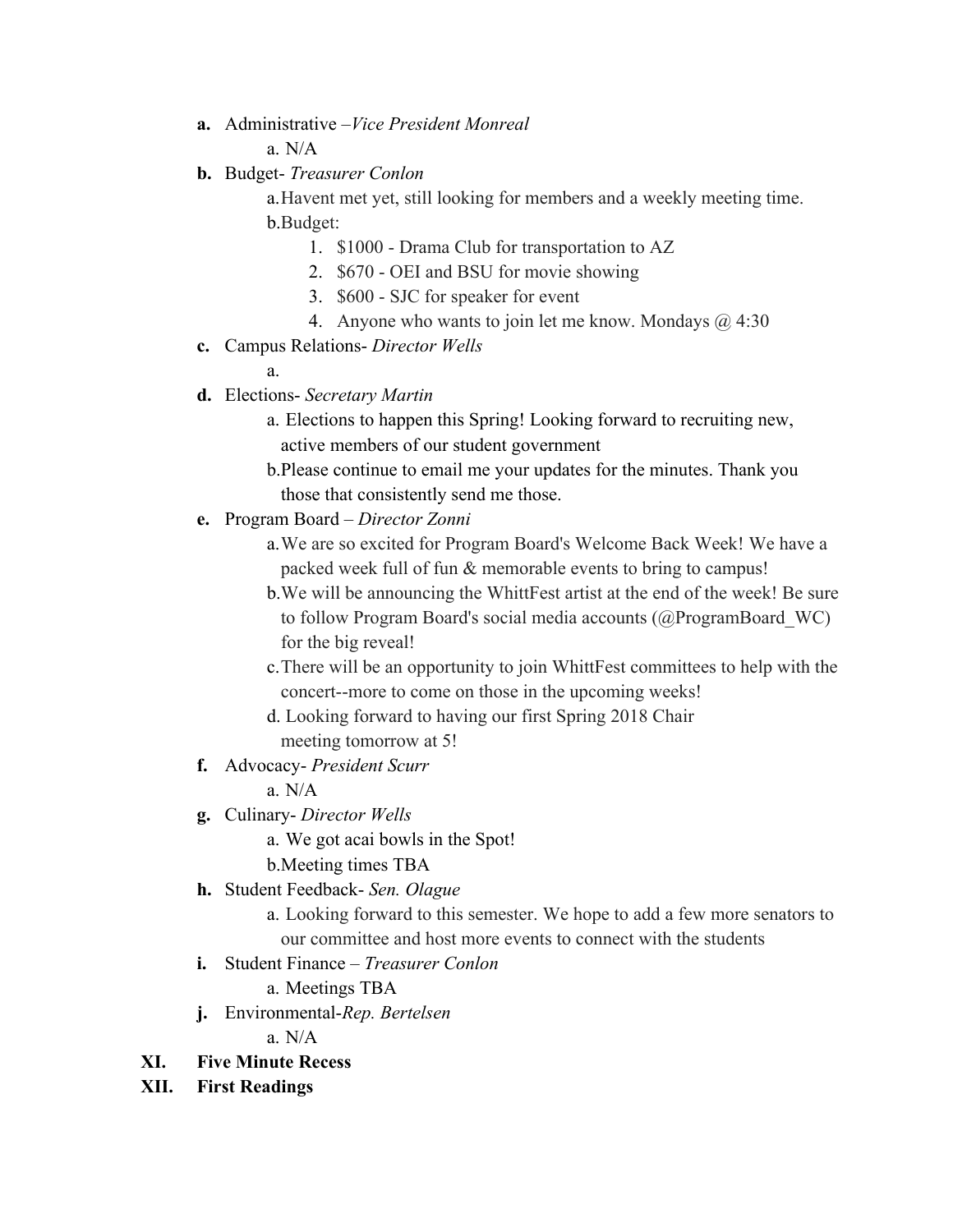- **a. Penntronic 2018**
	- a. **Venue Rental-Lighting and staging, tent structure, vinyl enclosure \$7000**
	- b.**Venue Rental-Fencing, barricades, toilets \$840.12**
	- c.**Venue Rental-Audio \$1000**
	- d.**Event Staff Salary-CSC Secruity \$396**
	- e.**Food-Pizza and water \$500**
	- f. **DJ Payments \$450**
	- g.**Glow Necklaces, "Rave Sticks" \$100**
	- h.**Promotion \$50**
	- i. **Total: \$10336.12**
	- j. **Previous attendance?** *Sen. Johnson*
		- 1. 2016- 300ish people
		- 2. 2015- 400ish people
		- 3. 2014- 700ish people

k. Funding Code recommends that we do not fund giveaways- *Sen. Merino*

- l. Can you use the school's facilities instead of rending toilets? *Sen. Reeder*
	- 1. No, because of security concerns. It's difficult to have re-entry and maintain security.
- m. Could you use wristbands to make that better? *Sen. Merino*
	- 1. We could ask, but that is the school's policy so it's not likely

n.What fundraising are you doing? *Sen. Bang-Guerin*

- 1. Yes, we will be fundraising in uptown with several events o.What will you be doing differently for better attendance? *Rep. Bertelsen*
	- 1. We will be marketing better
- p.What was your attendance for the welcome back dance? *Rep. Lowinger* 1. Around 300
- q.How will you reach out to commuters? *VP Monreal*
	- 1. We are commuters too, so we understand that struggle.
- r. Thank you for coming in and taking the time to answer our question. *Rep. Johnson*
- s.Have you asked other clubs or societies to promote your event? *Sen. Segura*

1. No, but we will look into that

t. I would suggest filming during the event so that you have clips for next year's video. K-Poet and QC could also help with advertisement. *Sen. Merino*

u.Will you be there to monitor the set-up of the new stage? *Rep. Bertelsen*

1. Yes, we always do

v.Do you have a back-up plan if it rains? *Sen. Segura*